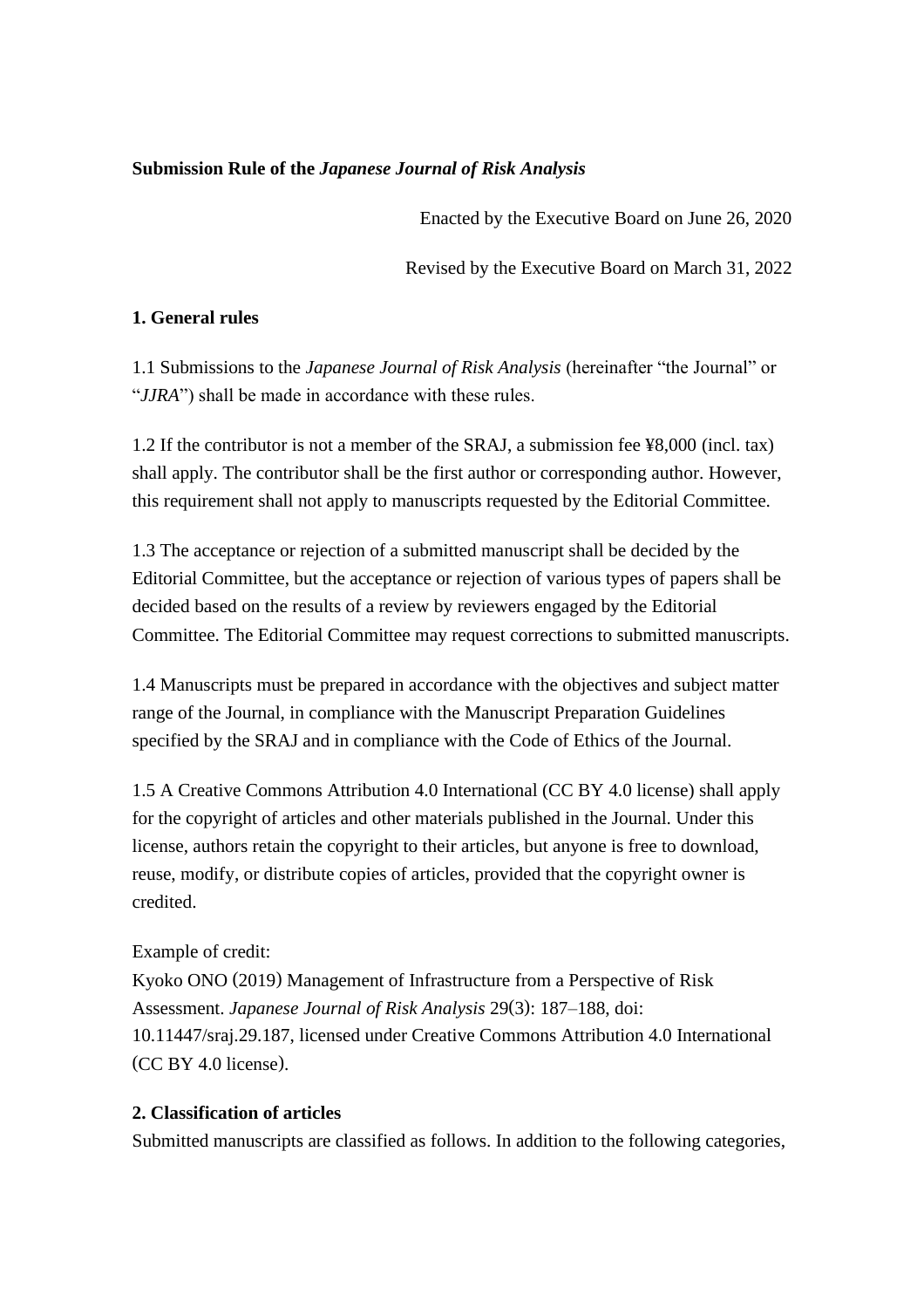there are other types of manuscripts, such as "**Editorial**," commissioned by the Editorial Committee. Note that all submitted manuscripts will be reviewed by an Editorial Committee member in charge.

**Original Articles (reviewed by 2 reviewers)**: Original, previously unpublished papers that report the results of theoretical or empirical research relating to risk whose contents contribute to academic, societal, or industrial development

**Short Articles (reviewed by 2 reviewers)**: Papers that conform to any of the following definitions.

• A news report or progress update of ongoing research on risk-related theory or research findings

• A report of important administrative experience or data of material value that contributes to the development of risk research

• A report of a practical operational method, innovation, or business plan proposal, for societal implementation of risk research

**Reviews (reviewed by 1 reviewer)**: Papers designed to offer wide-ranging knowledge in a specific risk-related field or across multiple associated fields.

### **Topics**:

• Topics about risk-related research, assessment, technology, business, or relevant academic societies.

• Reports of the contents of sessions of the Annual Conference of the SRAJ or other risk-related symposium

**Letter to Editors**: Letters expressing opinions and thoughts relating to risk, comments on papers published in the Journal, or minor additions or corrections to one's own paper

**Book Reviews**: Reports about books or publications relating to risk

### **3. Submitting manuscripts**

3.1 Fill out the cover page of the manuscript in accordance with the Manuscript Preparation Guidelines.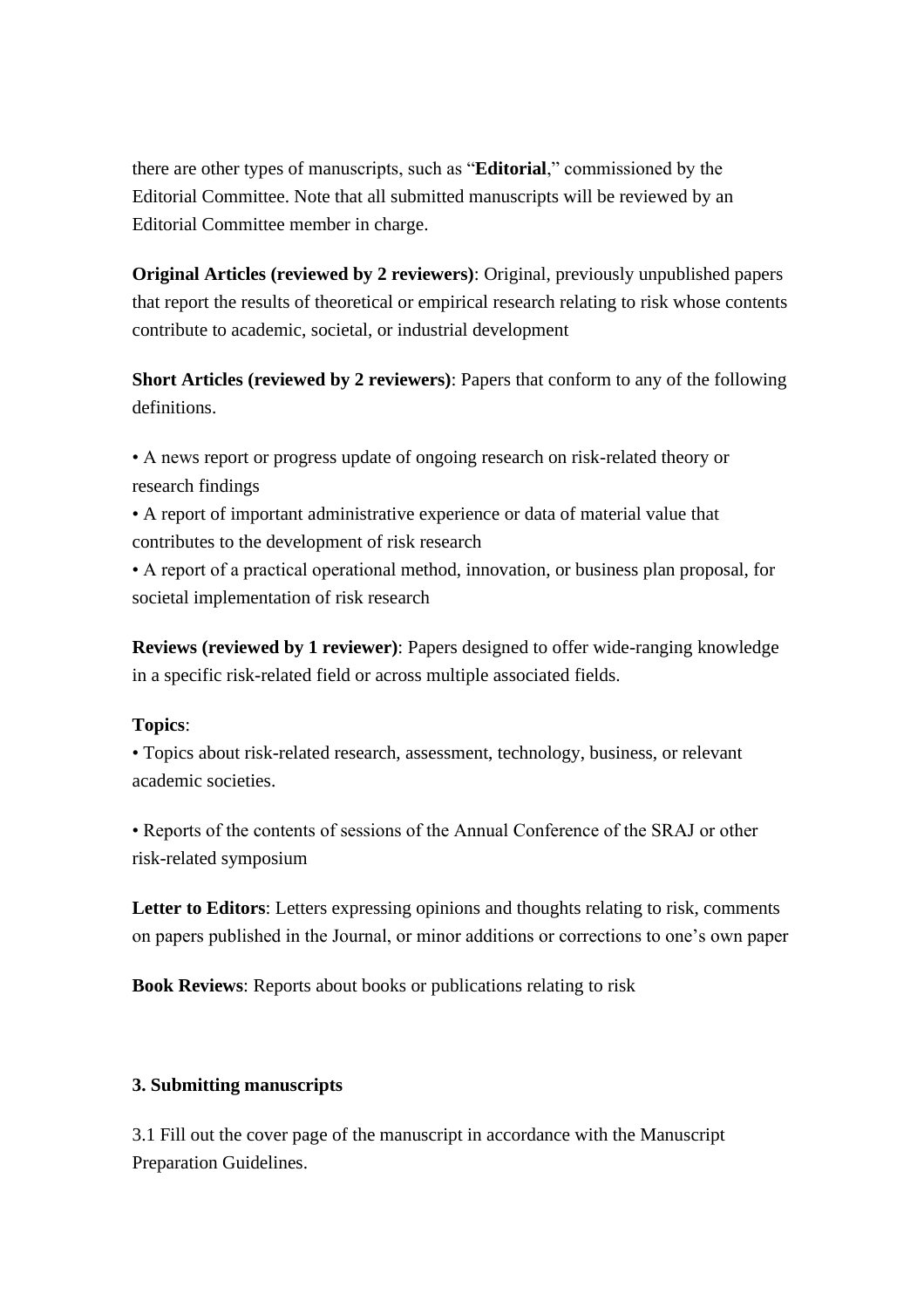3.2 Create the manuscript using word processing software (e.g., MS Word) in accordance with the Manuscript Preparation Guidelines, setting the page size to A4. Include a title, English abstract, main text, figures, tables, references, etc.

3.3 Submit the manuscript using the SRAJ's Online Submission and Review System, after converting the manuscript (in MS Word or other word processing format) into a PDF file, making sure the author/s is/are not identifiable.

3.4 All papers should be submitted using the Online Submission and Review System. When the manuscript has been uploaded via the Online Submission and Review System, it will be checked by the SRAJ Editorial Secretariat. If the paper is received, a receipt notification will be sent to the contributor's email address, including a Submission No. for review. When the Editorial Committee decides to start peer review and determines that the submitted paper is subject to peer review, an Editorial Committee member in charge (editor-in-charge) will be assigned to lead the peer review. Information about the editor in charge for the peer review can be checked using the Online Submission and Review System. The date of manuscript receipt is the date that the manuscript receipt notification was sent. **Note that in the case that a revision of the manuscript is requested after review, if the manuscript is not resubmitted within six months of the review, the manuscript review process will automatically be terminated and the paper will be treated as rejected.** The manuscript acceptance date shall be the date it is accepted for publication.

3.5 For Original Articles up to 10 pages long, Short Articles up to 8 pages long, Reviews up to 12 pages long, Topics up to 8 pages long, Letter to Editors up to 10 pages long, and Book Reviews up to 4 pages long, submission of manuscripts is free of charge. If the length of a manuscript exceeds these limits, a publication fee of ¥5,000 (incl. tax) per page shall apply. Publication charges do not apply to submissions invited by the Editorial Committee.

3.6 All manuscripts must include an English title and English translation of the affiliations of authors. Three types of papers (Original Articles, Short Articles, and Reviews) should be accompanied by an English abstract up to 250 words long.

### **4. Submitting manuscripts for printing**